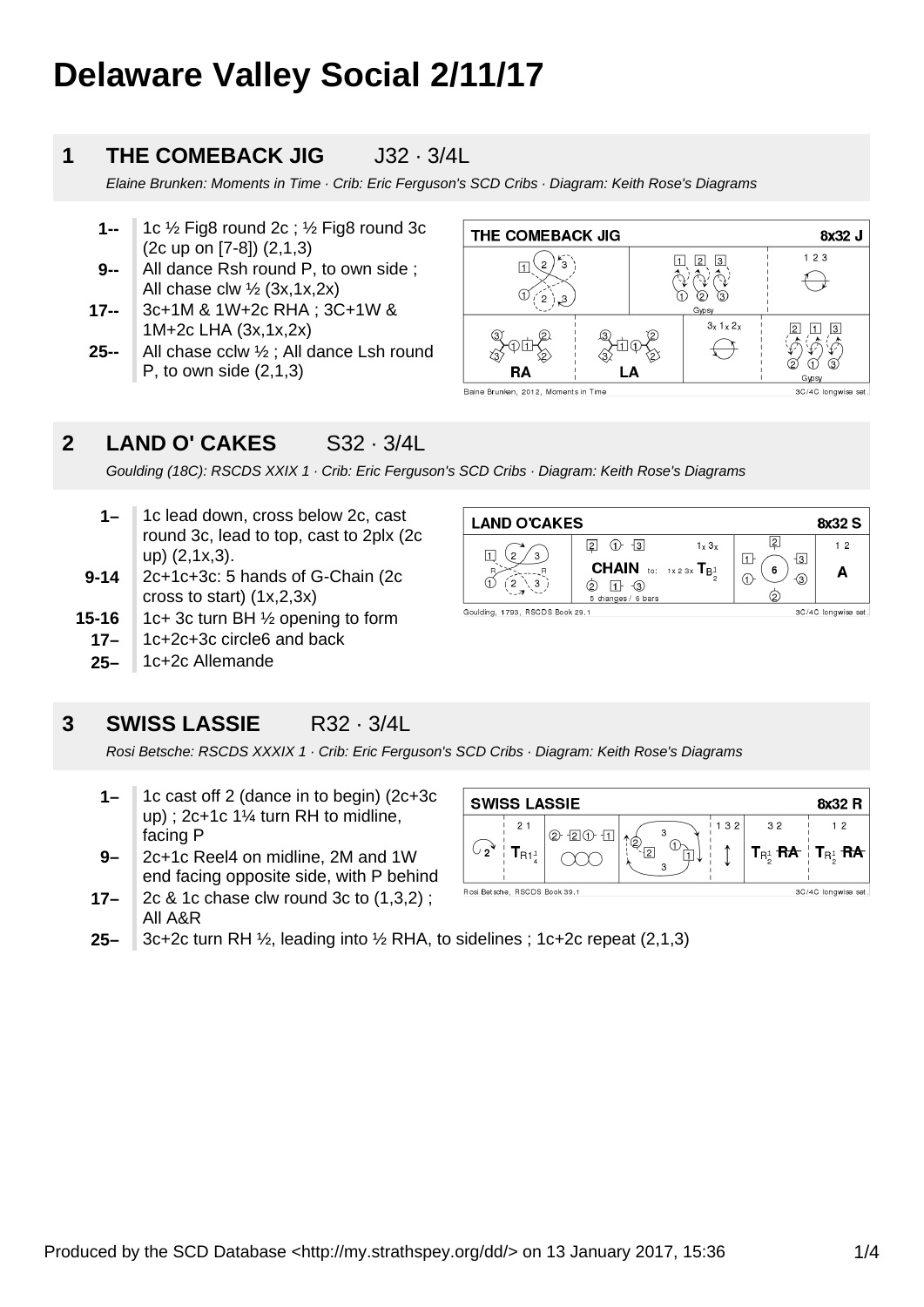## **4 SUNSHINE AND SWEETIE'S JIG** J32 · 3/4L

Mervyn C Short: RSCDS XLVIII 7 · Crib: Eric Ferguson's SCD Cribs · Diagram: Keith Rose's Diagrams

- **1–** 1c+2c set | ½ RHA ; set | cross RH (2,1,3)
- **9–** 1c turn 1cnr RH and face 1cnr ; ½ Reel4 on 1diag, 1c finish on sides in 2pl
- **17–** 1c turn 2cnr LH and face 2cnr ; ½ Lsh Reel4 on 2diag, finish on sides (3x,1,2x)
- **25–** All chase ½ cclw ; 1c set | cross RH (2,1,3)



#### **5 THE MINISTER ON THE LOCH** S32 · 3/3L

Roy Goldring: Magazine Dances 2005-2009 · Crib: Eric Ferguson's SCD Cribs · Diagram: Keith Rose's Diagrams

- **1–** 1c+2c Poussette
- **9–** 1c dance down 2 places, turn BH ; dance up 2 places, turn BH, open upwards and face out
- **17–** 1c+3c DblFig8 round 2c, 1c casting, 3c crossing up to begin, 1c finish facing out for

| THE MINISTER ON THE LOCH<br>3x32S                    |                                                          |              |  |                                                                                                                                                                                                                                                                                                                                                                                                                                                                                        |  |
|------------------------------------------------------|----------------------------------------------------------|--------------|--|----------------------------------------------------------------------------------------------------------------------------------------------------------------------------------------------------------------------------------------------------------------------------------------------------------------------------------------------------------------------------------------------------------------------------------------------------------------------------------------|--|
| 12                                                   |                                                          | <b>立</b> 2 金 |  | $\hfill\hfill\relax \relax \parallel \qquad \  \  \, \text{if} \quad \, \text{if} \quad \, \text{if} \quad \, \text{if} \quad \, \text{if} \quad \, \text{if} \quad \, \text{if} \quad \, \text{if} \quad \, \text{if} \quad \, \text{if} \quad \, \text{if} \quad \, \text{if} \quad \, \text{if} \quad \, \text{if} \quad \, \text{if} \quad \, \text{if} \quad \, \text{if} \quad \, \text{if} \quad \, \text{if} \quad \, \text{if} \quad \, \text{if} \quad \, \text{if} \quad \$ |  |
| P                                                    | $\rightarrow$ T <sub>B</sub> $\leftarrow$ T <sub>B</sub> |              |  |                                                                                                                                                                                                                                                                                                                                                                                                                                                                                        |  |
| Roy Goldring 24 Graded & Social Dances, RSCDS 4/2008 | 3C/3C Innawise set                                       |              |  |                                                                                                                                                                                                                                                                                                                                                                                                                                                                                        |  |

**25–** 1W+2W & 1M+2M turn EH 1½ ; 1c+3c repeat (2,3,1)

#### **6 THE SPRING FLING REEL** R40 · 3/4L

Samantha Burton: RSCDS L 1 · Crib: Eric Ferguson's SCD Cribs · Diagram: Keith Rose's Diagrams

- **1--** 1c turn RH | cast off (2c up) ; cross RH and cast R into lines across (1W+2c face 1M+3c)
- **9--** All A&R up/down , Circle ½ L into lines across
- **17--** All A&R up/down ; 1c turn RH 1¼ to face 1cnr
- **25--** 1c+1cnrs ½ diag Reel4 1c pass Rsh ; repeat with 2cnrs, finish 1M below 1W
- **33--** 2c+1W & 1M+3c LHA ; 2c+3c turn LH as 1c turn RH 1½ (2,1,3)

| THE SPRING FLING REEL<br>8x40 R |                           |    |         |                                                                   |  |  |  |
|---------------------------------|---------------------------|----|---------|-------------------------------------------------------------------|--|--|--|
| $T_R$                           | $\mathbf{X}_{\mathsf{R}}$ | つ  | ष<br>З  | $\mathsf{T}_{\mathsf{R1}^1}$<br>3                                 |  |  |  |
|                                 | ↜                         | ÷. | ദ<br>LA | $\overline{2}$<br>3<br>1 v<br>$T_{L}$ $T_{R1\frac{1}{2}}$ $T_{L}$ |  |  |  |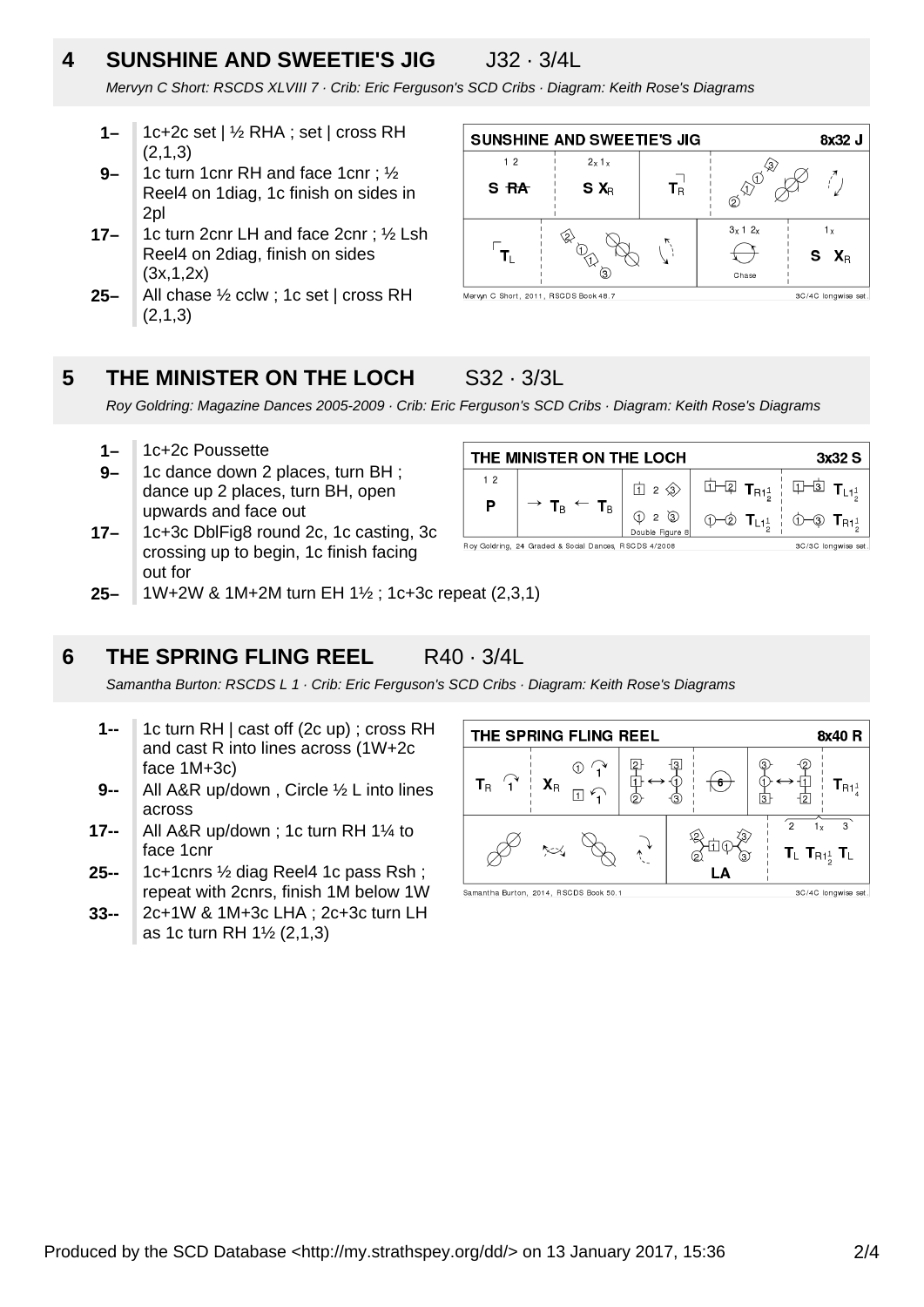## **7 EH3 7AF** J32 · 3/4L

Roy Goldring: RSCDS XL 6 · Crib: Eric Ferguson's SCD Cribs · Diagram: Keith Rose's Diagrams

- **1–** 1c lead down the middle and up, on [8] 2c+3c step in for
- **9–** 1c+2c+3c Promenade, at end 1c cast off (to 2,1,3)
- **17–** 1c cross Rsh | turn 1cnr RH ; cross up/dn Rsh | turn 2cnr RH (2,1x,3) |
- **25–** 2c+1M & 1W+3c RHA ; 1c ½Fig 8 Rsh round 4cnr (2,1,3)

#### **8 ANNA HOLDEN'S STRATHSPEY** S32 · 2/4L



John Drewry: RSCDS XLII 2 · Crib: Eric Ferguson's SCD Cribs · Diagram: Keith Rose's Diagrams

- **1–** 1c+2c RHA (2c face out) ; 1c cross down, **while**{2} 2c cast up | 1M+2W & 2M+1W Turn ¾ easy hand to line4 across facing down (1c between 2c)
- **9–** All dance down, on [12] 1c turns in and 2c meets, all NHJ ; 1c+2c dance up |



- 1c cast off to 2plx, **while**{2} 2c dance to 1pl (loop is usual)
- **17–** All set | »petronella in tandem« ; repeat (to 1,2x)
- **25–** All set | ½ Circle4 Left ; 1c turn BH 1½ to 2pl.

#### **9 THE PIPER AND THE PENGUIN R88 · 4S**

Roy Goldring: The Scotia Suite of Scottish Country Dances · Crib: Eric Ferguson's SCD Cribs · Diagram: Keith Rose's **Diagrams** 

- **1-16** All W dance Rsh round cnr ; RHA in middle ; Lsh round P ; LHA in middle, to places
- **17-32** All M dance Rsh round P ; RHA in middle ; Lsh round cnr ; LHA in middle, to places
- **33-48** 1c+3c turn RH 1¼ ; 1M & 3M (W following) dance between couple on the R and cast clw to places ; 1c+3c R&L
- **49-64** 2c+4c repeat
- **65–** All W dance into middle, swivel R and dance through own place clw half way round set

| THE PIPER AND THE PENGUIN<br>88 R<br>Square Set                       |                                |                                                  |                               |  |  |  |  |
|-----------------------------------------------------------------------|--------------------------------|--------------------------------------------------|-------------------------------|--|--|--|--|
| з<br>RA<br>1<br>$(4)\vec{4}^{3}$                                      | 22<br>3<br>ιĀ<br>з<br>4        | Ω)<br>$\overline{2}$<br>з۱<br>〔1<br>RA<br>3<br>④ | 2<br>LA<br>(4)<br>⊻           |  |  |  |  |
| 13<br>$\overline{2}$<br>$3\sqrt{3}$<br>$\textbf{T}_{\mathsf{R1}^1_4}$ | 13<br>24<br>RL<br>R<br>16 bars | 2 <br>2,<br>JЗ<br>$\sqrt{4}$<br>$\vert 4 \vert$  | Chase                         |  |  |  |  |
| 2<br>з<br>④<br>$\overline{2}$                                         | Chase                          | <b>ALL</b><br>$\mathbf{T}_{\mathsf{R1}^1_4}$     | <b>PROM</b><br>ant ido dw ise |  |  |  |  |
| Roy Goldring, 2002, Scotia Suite                                      |                                |                                                  | 4C/4C square set.             |  |  |  |  |

- **73–** All M dance into middle, swivel L and dance through own place cclw half way round set
- **81–** All turn P RH 1¼ ; promenade cclw half way round set, to own places